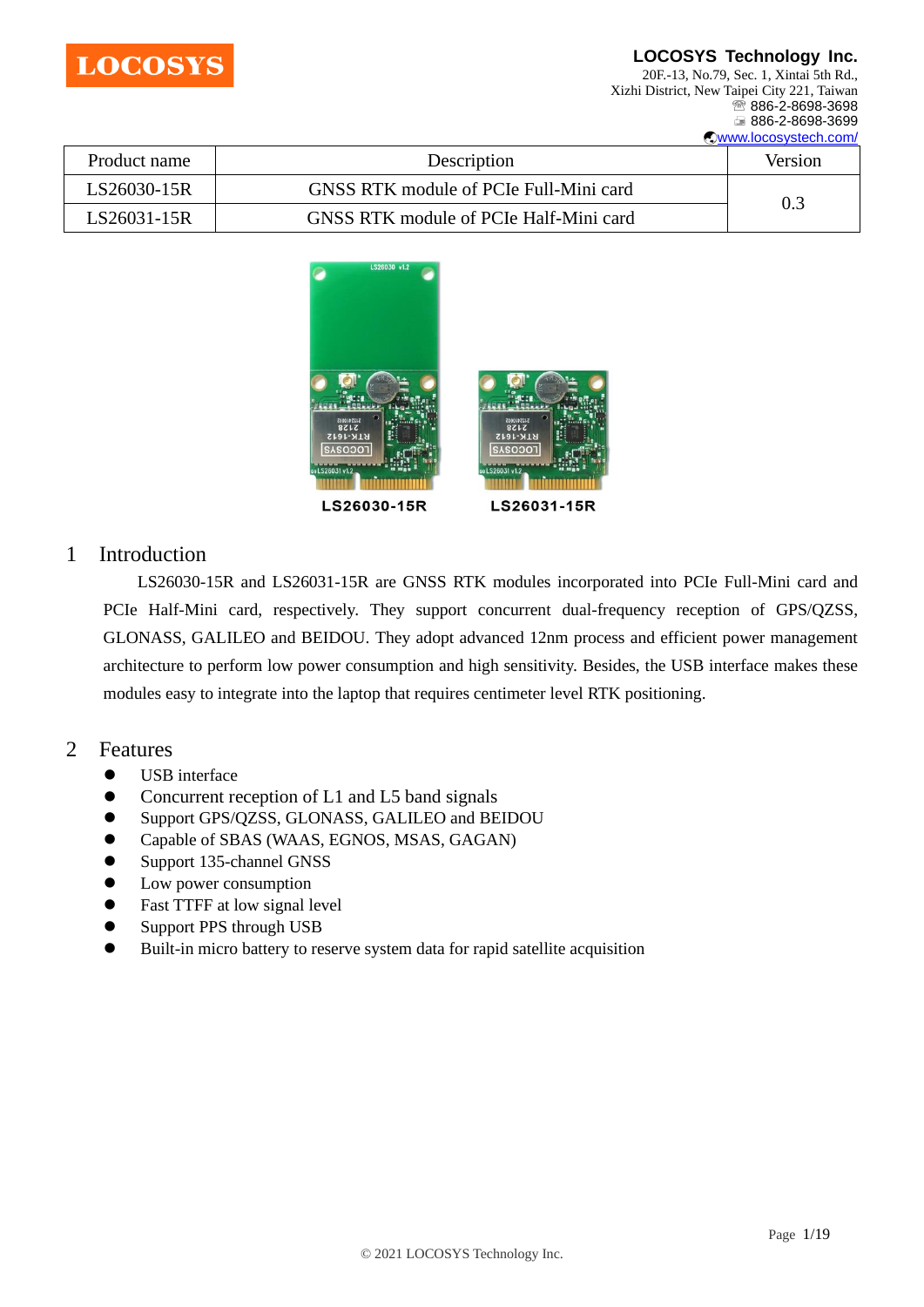

# 3 Application

- ⚫ Laptop with GNSS RTK function
- ⚫ IPC with GNSS RTK function



Fig 3-1 System block diagram.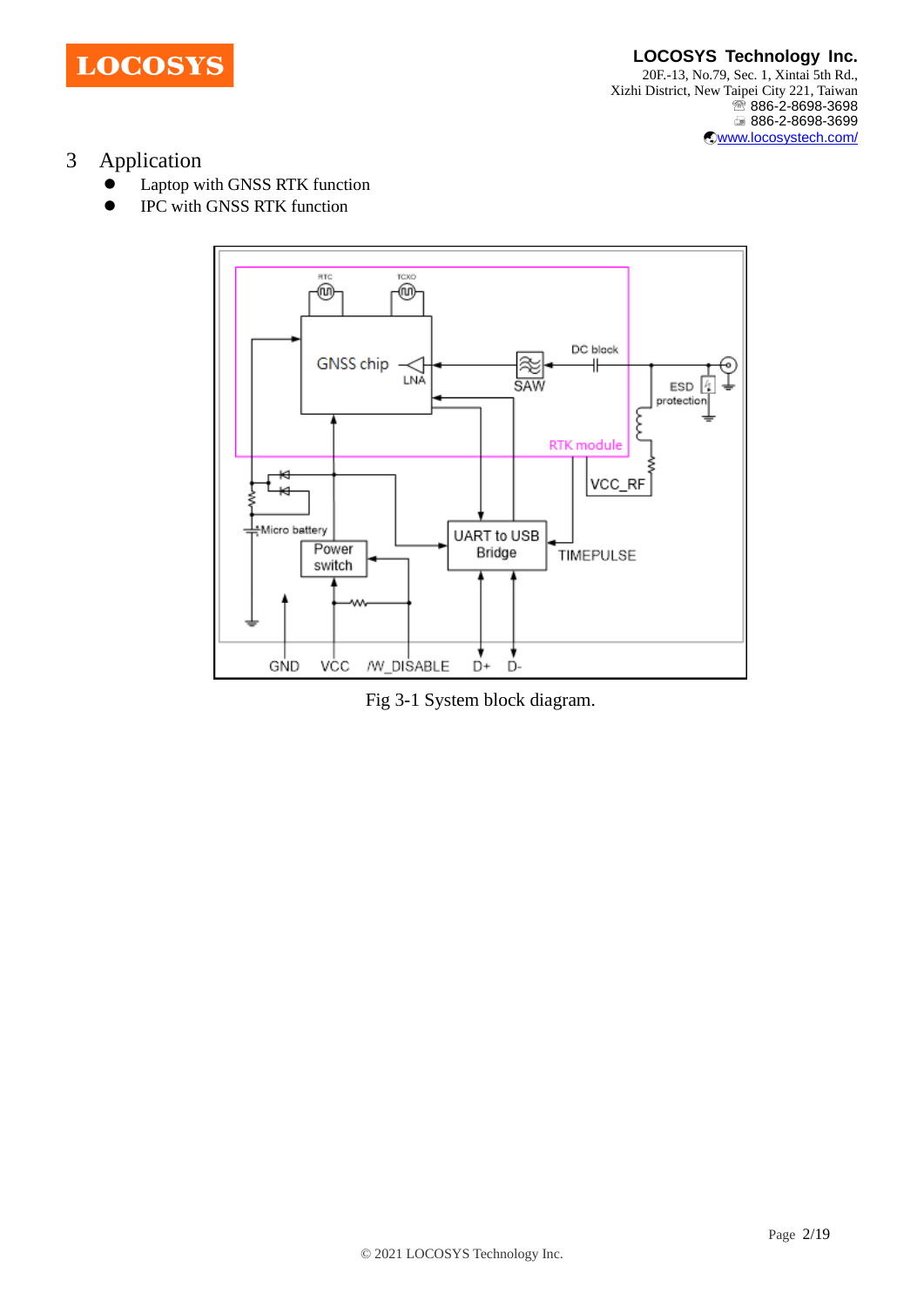

#### **LOCOSYS Technology Inc.** 20F.-13, No.79, Sec. 1, Xintai 5th Rd., Xizhi District, New Taipei City 221, Taiwan <sup>2</sup>886-2-8698-3698 886-2-8698-3699 [www.locosystech.com/](http://www.locosystech.com/)

# 4 GNSS receiver

|                         | GPS/QZSS: L1 C/A, L5C                          |                                                           |  |  |
|-------------------------|------------------------------------------------|-----------------------------------------------------------|--|--|
| Frequency               | <b>GLONASS: L1OF</b>                           |                                                           |  |  |
|                         | GALILEO: E1, E5a                               |                                                           |  |  |
|                         | BEIDOU: B1I, B2a                               |                                                           |  |  |
| Channels                | Support 135 channels                           |                                                           |  |  |
| Update rate             | 1Hz, 5Hz or 10Hz                               |                                                           |  |  |
|                         | Tracking                                       | Up to -165dBm (with external active antenna)              |  |  |
| Sensitivity             | Cold start                                     | Up to -148dBm (with external active antenna)              |  |  |
|                         | Cold start                                     | 28s (typical)                                             |  |  |
| <b>Acquisition Time</b> | RTK convergence time                           | $<$ 10s (typical, after 3D fix)                           |  |  |
|                         | Autonomous                                     | 1.5m CEP                                                  |  |  |
| Position Accuracy       | <b>RTK</b>                                     | $1cm + 1ppm$ CEP (horizontal)                             |  |  |
|                         |                                                | $1.5cm + 1ppm$ CEP (vertical)                             |  |  |
| PPS signal accuracy     | Typical $\pm$ 1ms for PPS through USB $^{(1)}$ |                                                           |  |  |
| Max. Altitude           | $< 18,000 \text{ m}$                           |                                                           |  |  |
| Max. Velocity           | $<$ 500 m/s                                    |                                                           |  |  |
| Protocol Support        |                                                | 115200 bps, 8 data bits, no parity, 1 stop bits (default) |  |  |
|                         | NMEA 0183 ver. 4.1                             | 1Hz: GGA, GLL, RMC                                        |  |  |
|                         |                                                | 0.2Hz: GSV, GSA                                           |  |  |
|                         |                                                | RTCM3.3                                                   |  |  |
|                         | Raw data                                       | Message type 1005, 1074, 1084, 1094, 1114, 1124           |  |  |

Note 1: The user can get PPS by checking DCD status. PPS accuracy is limited to USB poll interval.

# 5 Software interface

### 5.1 NMEA output message

*Table 5.1-1 NMEA output message*

| <b>NMEA</b> record | <b>Description</b>                       |
|--------------------|------------------------------------------|
| <b>GGA</b>         | Global positioning system fixed data     |
| <b>GLL</b>         | Geographic position - latitude/longitude |
| <b>GSA</b>         | <b>GNSS DOP</b> and active satellites    |
| <b>GSV</b>         | <b>GNSS</b> satellites in view           |
| <b>RMC</b>         | Recommended minimum specific GNSS data   |
| <b>VTG</b>         | Course over ground and ground speed      |

# ⚫ **GGA--- Global Positioning System Fixed Data**

Table 5.1-2 contains the values for the following example: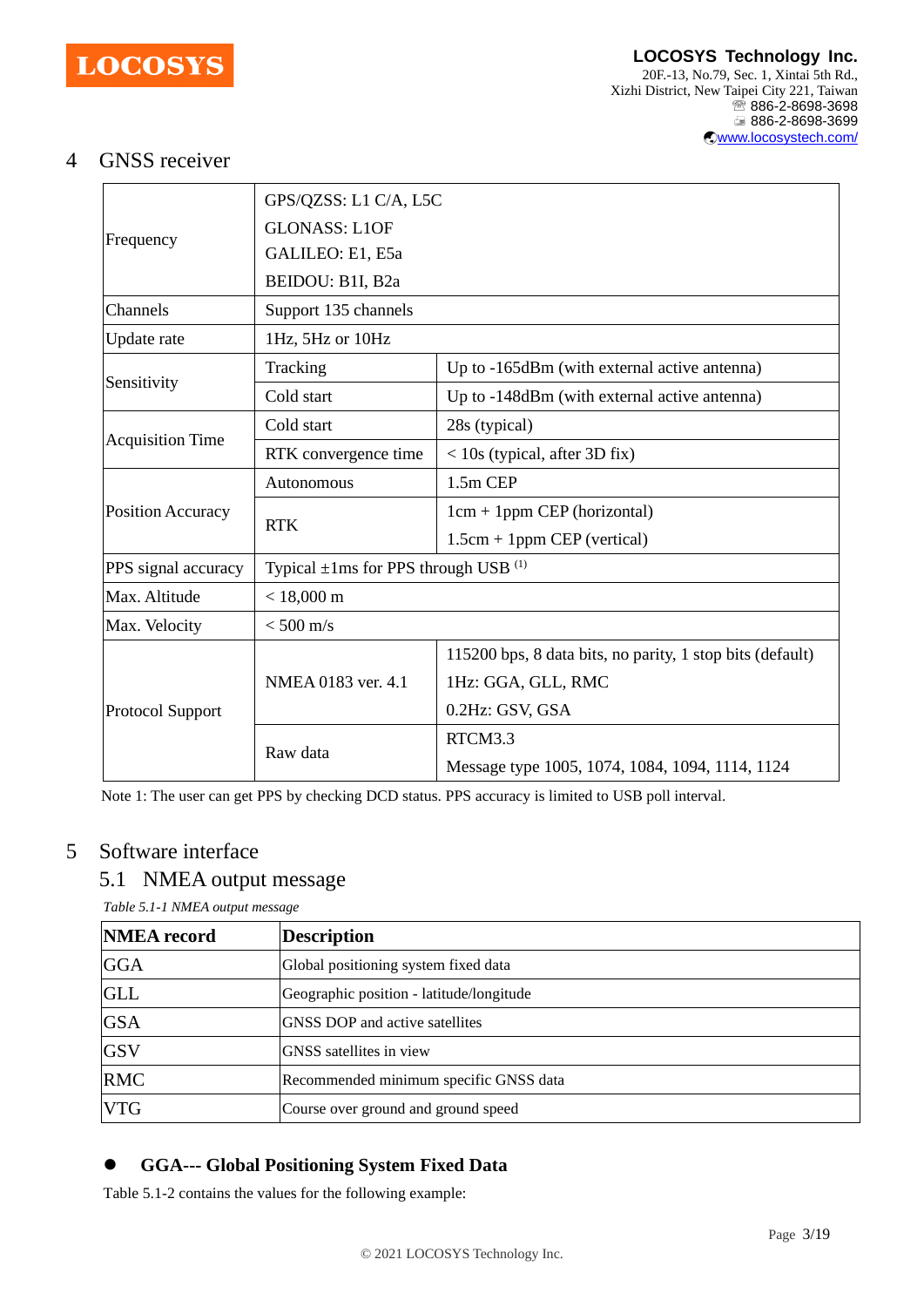

#### **LOCOSYS Technology Inc.** 20F.-13, No.79, Sec. 1, Xintai 5th Rd., Xizhi District, New Taipei City 221, Taiwan <sup>3</sup>886-2-8698-3698 886-2-8698-3699 [www.locosystech.com/](http://www.locosystech.com/)

#### \$GNGGA,091250.000,2503.71250,N,12138.74514,E,1,32,0.55,119.0,M,17.2,M,,\*7E

*Table5.1- 2* GGA Data Format

| <b>Name</b>                   | <b>Example</b> | <b>Units</b> | <b>Description</b>                                                 |
|-------------------------------|----------------|--------------|--------------------------------------------------------------------|
| Message ID                    | \$GNGGA        |              | GGA protocol header                                                |
| <b>UTC Time</b>               | 091250.000     |              | hhmmss.sss                                                         |
| Latitude                      | 2503.71250     |              | ddmm.mmmmm                                                         |
| N/S indicator                 | N              |              | $N =$ north or $S =$ south                                         |
| Longitude                     | 12138.74514    |              | dddmm.mmmmm                                                        |
| E/W Indicator                 | E              |              | E=east or W=west                                                   |
| <b>Position Fix Indicator</b> | 1              |              | See Table 5.1-3                                                    |
| <b>Satellites Used</b>        | 32             |              | Number of satellites in view                                       |
| <b>HDOP</b>                   | 0.55           |              | Horizontal Dilution of Precision (meters)                          |
| <b>MSL Altitude</b>           | 119.0          | meters       | Antenna Altitude above/below mean-sea-level (geoid) (in<br>meters) |
| Units                         | M              | meters       | Units of antenna altitude, meters                                  |
| Geoidal Separation            | 17.2           | meters       |                                                                    |
| Units                         | М              | meters       | Units of geoidal separation, meters                                |
| Age of diff. GNSS data        |                | second       | Null fields when DGPS is not used                                  |
| Diff. Ref. Station ID         |                |              | Differential reference station ID, 0000-1023                       |
| Checksum                      | $*7E$          |              | Checksum                                                           |
| $<$ CR> $<$ LF>               |                |              | End of message termination                                         |

*Table 5.1-3* Position Fix Indicators

| Value | Description                  |  |
|-------|------------------------------|--|
|       | No position fix              |  |
|       | Autonomous GNSS fix          |  |
|       | Differential GNSS fix        |  |
|       | <b>RTK</b> fixed             |  |
|       | <b>RTK</b> float             |  |
| 6     | Estimated/Dead reckoning fix |  |

### ⚫ **GLL--- Geographic Position – Latitude/Longitude**

Table 5.1-4 contains the values for the following example:

\$GNGLL,2503.71193,N,12138.74582,E,094450.000,A,A\*47

*Table 5.1-4* GLL Data Format

| <b>Name</b> | <b>Example</b> | <b>Units</b> | <b>Description</b>         |
|-------------|----------------|--------------|----------------------------|
| Message ID  | <b>SGNGLL</b>  |              | <b>GLL</b> protocol header |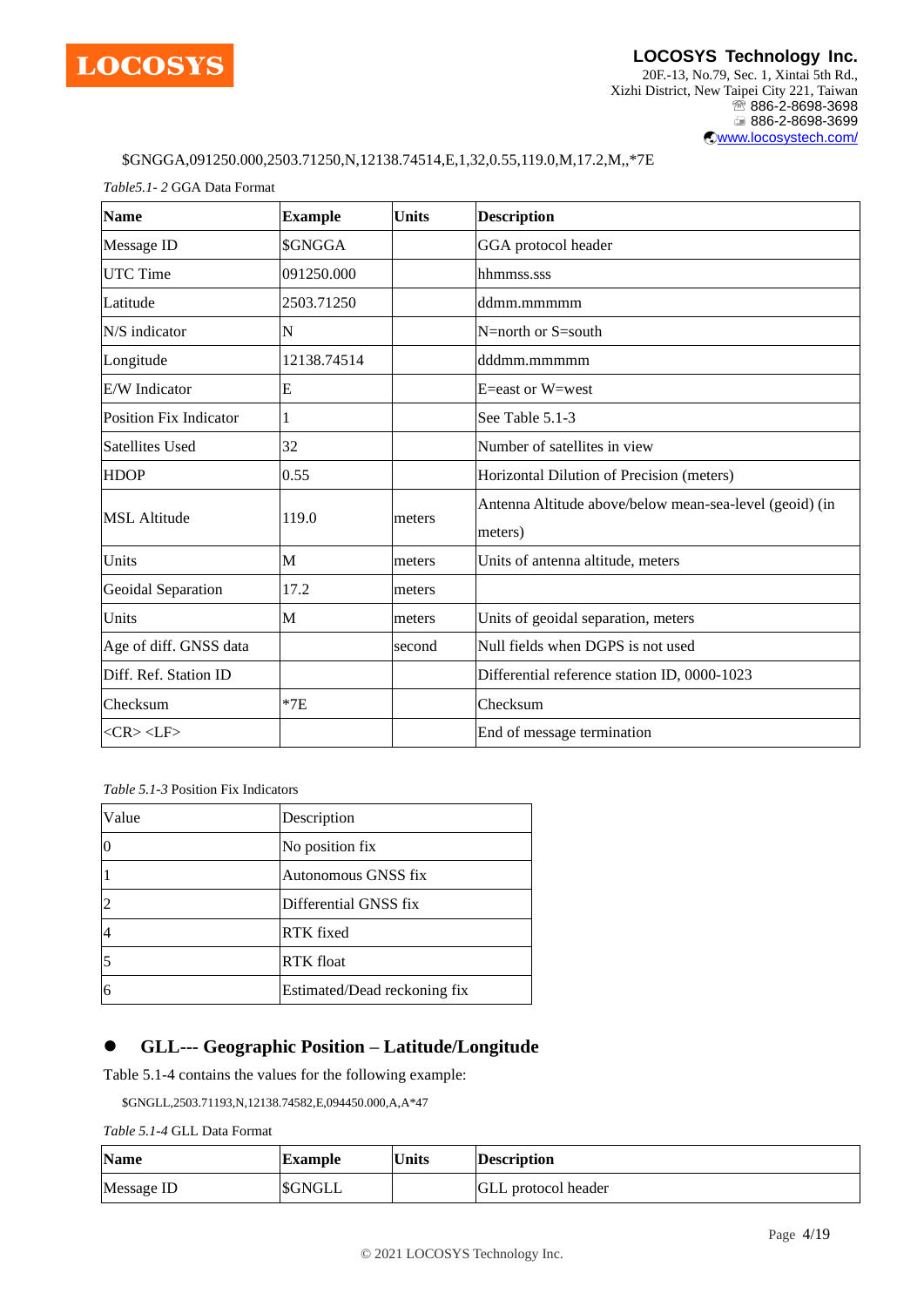

**LOCOSYS Technology Inc.** 20F.-13, No.79, Sec. 1, Xintai 5th Rd., Xizhi District, New Taipei City 221, Taiwan <sup>2</sup>886-2-8698-3698 886-2-8698-3699 [www.locosystech.com/](http://www.locosystech.com/)

| Latitude        | 2503.71193  | ddmm.mmmmm                                                                                                                                                    |
|-----------------|-------------|---------------------------------------------------------------------------------------------------------------------------------------------------------------|
| N/S indicator   | N           | $N =$ north or S $=$ south                                                                                                                                    |
| Longitude       | 12138.74582 | dddmm.mmmmm                                                                                                                                                   |
| E/W indicator   | E           | E=east or W=west                                                                                                                                              |
| UTC Time        | 094450.000  | hhmmss.sss                                                                                                                                                    |
| <b>Status</b>   | A           | A=data valid or V=data not valid                                                                                                                              |
| Mode            | A           | $N = No$ position fix<br>$A =$ Autonomous GNSS fix<br>$D =$ Differential GNSS fix<br>$R = RTK$ fixed<br>$F = RTK$ float<br>$E =$ Estimated/Dead reckoning fix |
| Checksum        | $*47$       |                                                                                                                                                               |
| $<$ CR> $<$ LF> |             | End of message termination                                                                                                                                    |

### ⚫ **GSA---GNSS DOP and Active Satellites**

Table 5.1-5 contains the values for the following example:

\$GNGSA,A,3,11,195,194,199,08,07,01,27,16,09,23,,1.19,0.64,1.00,1\*3F

\$GNGSA,A,3,87,81,76,,,,,,,,,,1.19,0.64,1.00,2\*0F

\$GNGSA,A,3,,,,,,,,,,,,,1.19,0.64,1.00,3\*09

\$GNGSA,A,3,34,24,12,07,11,10,08,38,25,09,13,16,1.19,0.64,1.00,4\*02

*Table 5.1-5* GSA Data Format

| <b>Name</b>          | <b>Example</b> | <b>Units</b> | <b>Description</b>               |
|----------------------|----------------|--------------|----------------------------------|
| Message ID           | \$GNGSA        |              | GSA protocol header              |
| Mode 1               | A              |              | See Table 5.1-6                  |
| Mode 2               | 3              |              | See Table 5.1-7                  |
| ID of satellite used | 11             |              | SV on Channel 1                  |
| ID of satellite used | 195            |              | SV on Channel 2                  |
| .                    |                |              | .                                |
| ID of satellite used |                |              | SV on Channel 12                 |
| <b>PDOP</b>          | 1.19           |              | Position Dilution of Precision   |
| <b>HDOP</b>          | 0.64           |              | Horizontal Dilution of Precision |
| <b>VDOP</b>          | 1.00           |              | Vertical Dilution of Precision   |
| GNSS system ID       | 4              |              | See Table 5.1-8                  |
| Checksum             | $*3F$          |              |                                  |
| $<$ CR> $<$ LF>      |                |              | End of message termination       |

*Table 5.1-6 Mode 1*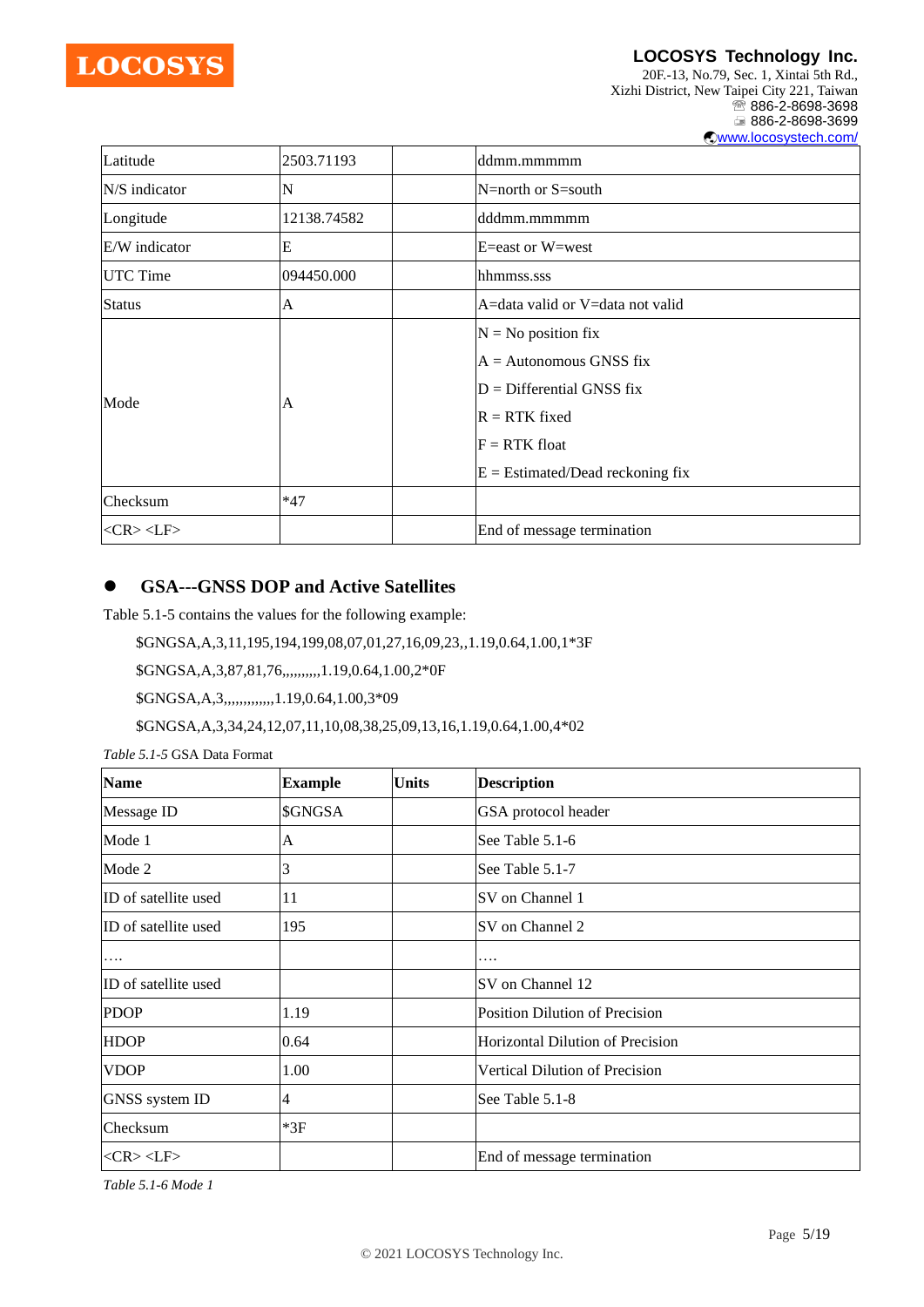

20F.-13, No.79, Sec. 1, Xintai 5th Rd., Xizhi District, New Taipei City 221, Taiwan ■ 886-2-8698-3698 886-2-8698-3699 [www.locosystech.com/](http://www.locosystech.com/)

| Value | Description                                   |
|-------|-----------------------------------------------|
| IM    | Manually set to operate in 2D or 3D mode      |
|       | Automatically switching between 2D or 3D mode |

*Table 5.1-7 Mode 2*

| Value | Description     |
|-------|-----------------|
|       | No position fix |
| 2     | $2D$ fix        |
| 3     | 3D fix          |

*Table 5.1-8* GNSS system ID

| Value | Description    |
|-------|----------------|
|       | <b>GPS</b>     |
| 2     | <b>GLONASS</b> |
|       | <b>GALILEO</b> |
|       | <b>BEIDOU</b>  |
|       | <b>IRNSS</b>   |

### ⚫ **GSV---GNSS Satellites in View**

Table 5.1-9 contains the values for the following example:

\$GPGSV,3,1,09,8,71,268,47,27,63,18,49,11,44,191,46,4,41,237,46,1\*54 \$GPGSV,3,2,09,16,38,42,42,9,32,279,39,26,22,70,38,31,15,131,36,1\*56 \$GPGSV,3,3,09,7,15,320,40,1\*6B \$GPGSV,1,1,04,8,71,268,50,27,63,18,49,9,32,279,43,26,22,70,42,8\*6C \$GLGSV,2,1,05,82,63,47,47,83,56,182,36,80,47,9,42,79,33,85,45,1\*71 \$GLGSV,2,2,05,81,15,27,37,1\*71 \$GAGSV,1,1,04,08,48,300,43,03,47,025,45,13,36,309,42,05,06,061,34,7\*79 \$GAGSV,1,1,04,08,48,300,43,03,47,025,47,13,36,309,43,05,06,061,33,1\*7B \$GBGSV,5,1,17,12,80,182,47,24,64,5,51,7,58,355,44,3,57,205,45,1\*7C \$GBGSV,5,2,17,1,54,141,44,34,52,211,49,9,48,230,45,10,47,316,42,1\*79 \$GBGSV,5,3,17,26,44,100,47,16,39,207,43,4,38,117,41,2,37,240,41,1\*77 \$GBGSV,5,4,17,39,37,210,43,6,36,198,41,38,27,173,41,25,18,317,42,1\*4E \$GBGSV,5,5,17,35,16,39,40,1\*7F

\$GBGSV,1,1,02,24,64,5,50,26,44,100,43,4\*77

*Table 5.1-9* GSV Data Format

| <b>Name</b> | Example       | <b>Units</b> | Description                         |
|-------------|---------------|--------------|-------------------------------------|
|             |               |              | <b>GSV</b> protocol header          |
| Message ID  | <b>SGPGSV</b> |              | GP=GPS/QZSS, GL=GLONSS, GA=GALILEO, |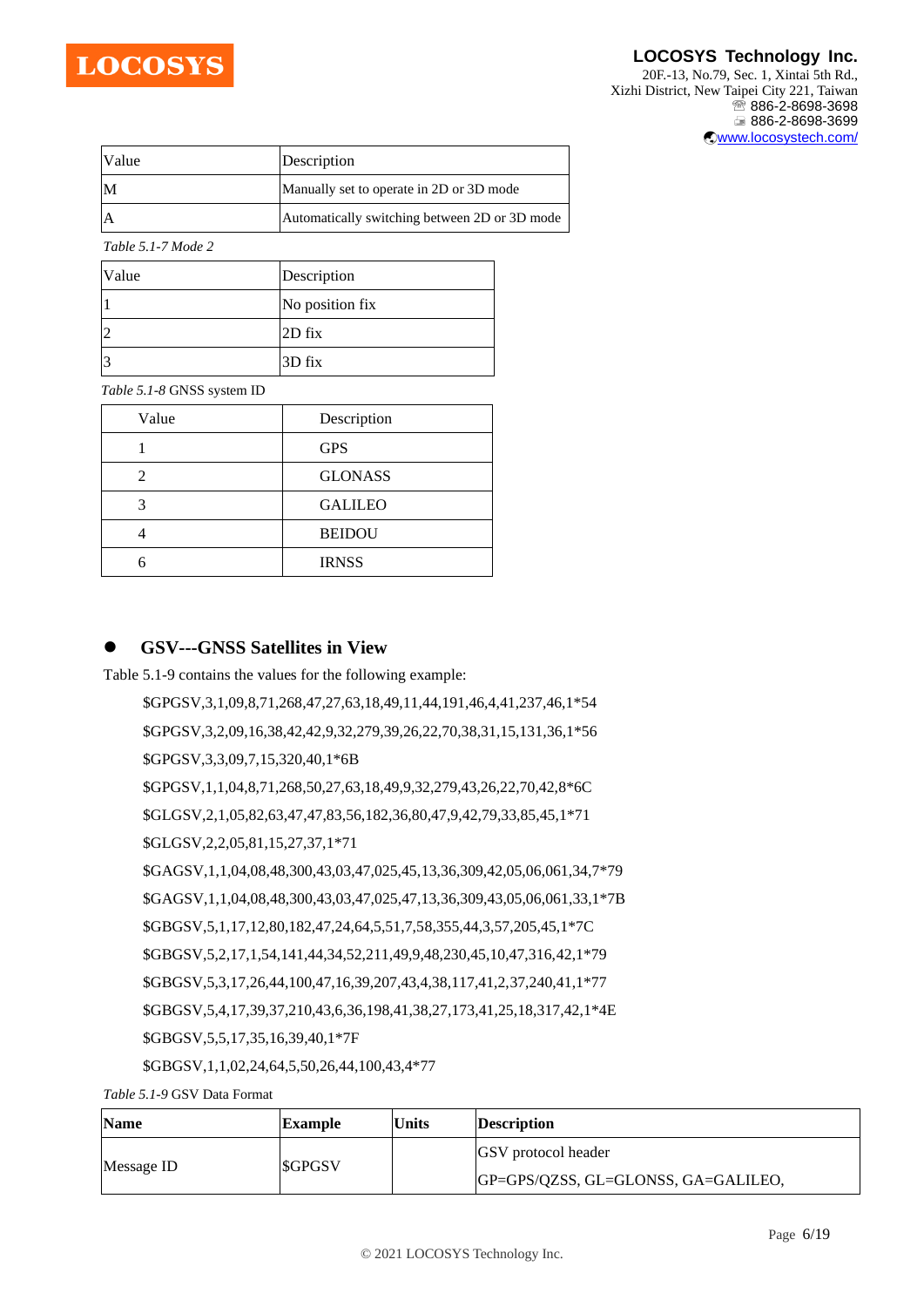

20F.-13, No.79, Sec. 1, Xintai 5th Rd., Xizhi District, New Taipei City 221, Taiwan <sup>2</sup>886-2-8698-3698 886-2-8698-3699 [www.locosystech.com/](http://www.locosystech.com/)

|                          |           |          | GB=BEIDOU, GI=IRNSS.                               |
|--------------------------|-----------|----------|----------------------------------------------------|
| Total number of messages | $\vert$ 3 |          | Range 1 to 9                                       |
| Message number           | 1         |          | Range 1 to 9                                       |
| Satellites in view       | 09        |          |                                                    |
| Satellite ID             | 8         |          | Channel 1                                          |
| Elevation                | 71        | degrees  | Channel 1 (Range 00 to 90)                         |
| Azimuth                  | 268       | degrees  | Channel 1 (Range 000 to 359)                       |
| SNR (C/No)               | 47        | $dB$ -Hz | Channel 1 (Range 00 to 99, null when not tracking) |
| .                        |           |          | .                                                  |
| Satellite ID             | 4         |          | Channel 4 (Range 01 to 196)                        |
| Elevation                | 41        | degrees  | Channel 4 (Range 00 to 90)                         |
| Azimuth                  | 237       | degrees  | Channel 4 (Range 000 to 359)                       |
| SNR (C/No)               | 46        | $dB$ -Hz | Channel 4 (Range 00 to 99, null when not tracking) |
|                          |           |          | GPS/QZSS: L1 C/A=1, L5Q=8                          |
|                          |           |          | GLONASS: L1 C/A=1                                  |
| Signal ID                |           |          | GALILEO: E1=7, E5a=1                               |
|                          |           |          | BEIDOU: B1=1, B2a=4                                |
|                          |           |          | IRNSS: L6=1                                        |
| Checksum                 | $*54$     |          |                                                    |
| $<$ CR> $<$ LF>          |           |          | End of message termination                         |

# ⚫ **RMC---Recommended Minimum Specific GNSS Data**

Table 5.1-10 contains the values for the following example:

\$GNRMC,070143.000,A,2503.71317,N,12138.74533,E,0.002,70.50,130220,,,A,V\*01

*Table 5.1-10* RMC Data Format

| <b>Name</b>        | <b>Example</b> | <b>Units</b> | <b>Description</b>               |
|--------------------|----------------|--------------|----------------------------------|
| Message ID         | \$GNRMC        |              | RMC protocol header              |
| <b>UTC</b> Time    | 070143.000     |              | hhmmss.sss                       |
| <b>Status</b>      | A              |              | A=data valid or V=data not valid |
| Latitude           | 2503.7117      |              | ddmm.mmmm                        |
| N/S Indicator      | N              |              | N=north or $S=$ south            |
| Longitude          | 12138.74533    |              | dddmm.mmmmm                      |
| E/W Indicator      | E              |              | $E =$ east or $W =$ west         |
| Speed over ground  | 0.002          | knots        | True                             |
| Course over ground | 70.50          | degrees      |                                  |
| Date               | 130220         |              | ddmmyy                           |
| Magnetic variation |                | degrees      |                                  |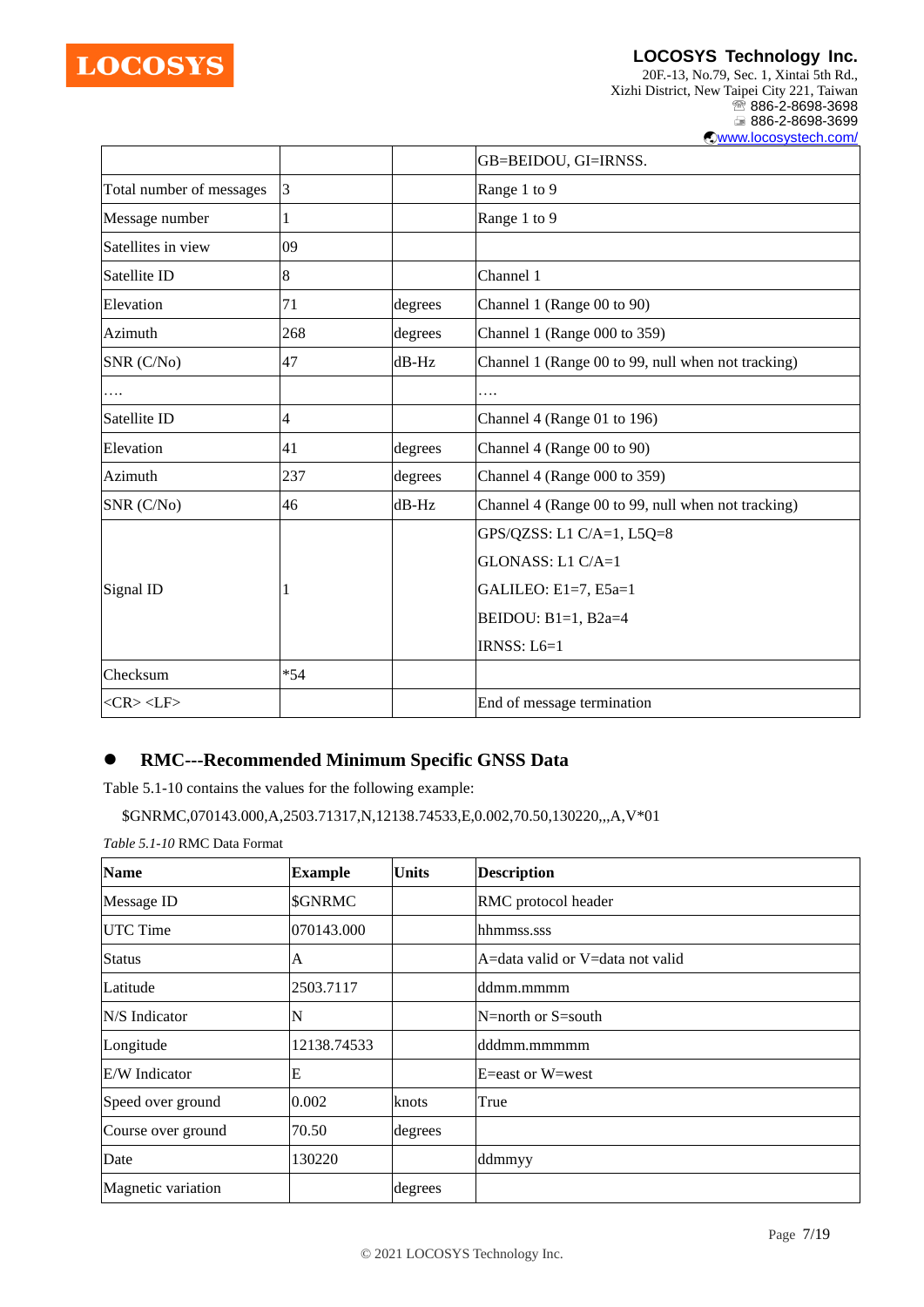

20F.-13, No.79, Sec. 1, Xintai 5th Rd., Xizhi District, New Taipei City 221, Taiwan <sup>2</sup>886-2-8698-3698 886-2-8698-3699 [www.locosystech.com/](http://www.locosystech.com/)

| Variation sense                 |       | E=east or W=west                   |
|---------------------------------|-------|------------------------------------|
|                                 |       | $N = No$ position fix              |
|                                 |       | $A =$ Autonomous GNSS fix          |
|                                 |       | $D =$ Differential GNSS fix        |
| Mode                            | A     | $R = RTK$ fixed                    |
|                                 |       | $F = RTK$ float                    |
|                                 |       | $E = Estimated/Dead$ reckoning fix |
| Navigational status indicator V |       | $S = S$ afe                        |
|                                 |       | $C =$ Caution                      |
|                                 |       | $U = Unsafe$                       |
|                                 |       | $V = Void$                         |
| Checksum                        | $*01$ |                                    |
| $<$ CR> $<$ LF>                 |       | End of message termination         |

### ⚫ **VTG---Course Over Ground and Ground Speed**

Table 5.1-11 contains the values for the following example:

```
$GNVTG,0.00,T,,M,0.003,N,0.006,K,A*26
```
*Table 5.1-11* VTG Data Format

| <b>Name</b>                         | <b>Example</b> | <b>Units</b> | <b>Description</b>                 |
|-------------------------------------|----------------|--------------|------------------------------------|
| Message ID                          | \$GPVTG        |              | VTG protocol header                |
| Course over ground                  | 0.00           | degrees      | Measured heading                   |
| Reference                           | T              |              | True                               |
| Course over ground                  |                | degrees      | Measured heading                   |
| Reference                           | M              |              | Magnetic                           |
| Speed over ground                   | 0.003          | knots        | Measured speed                     |
| Units                               | N              |              | Knots                              |
| Speed over ground                   | 0.006          | km/hr        | Measured speed                     |
| Units                               | K              |              | Kilometer per hour                 |
|                                     |                |              | $N = No$ position fix              |
|                                     |                |              | $A =$ Autonomous GNSS fix          |
| Mode<br>Checksum<br>$<$ CR> $<$ LF> |                |              | $D =$ Differential GNSS fix        |
|                                     | A              |              | $R = RTK$ fixed                    |
|                                     |                |              | $F = RTK$ float                    |
|                                     |                |              | $E =$ Estimated/Dead reckoning fix |
|                                     | $*26$          |              |                                    |
|                                     |                |              | End of message termination         |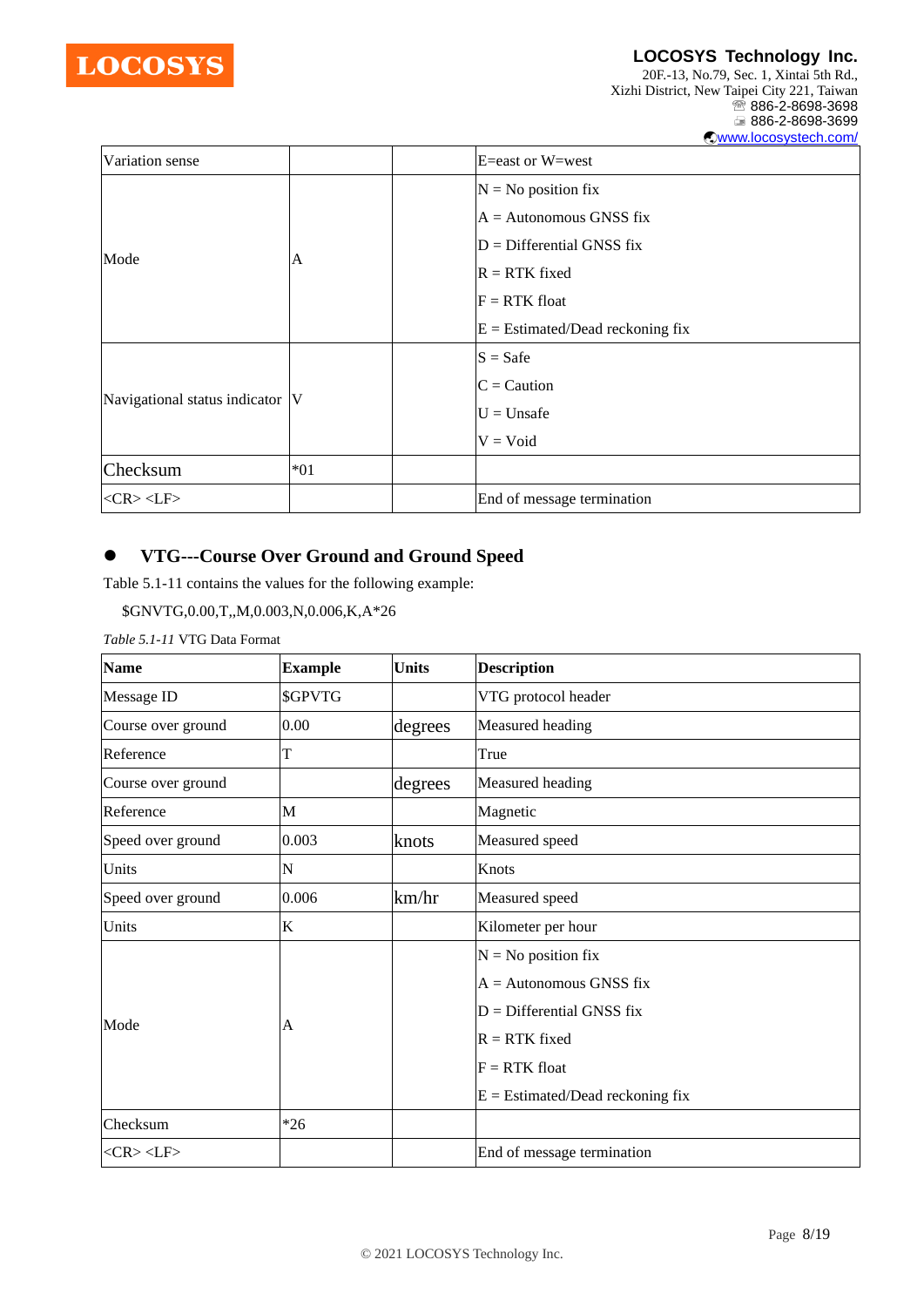

# 5.2 Proprietary NMEA input/output message

# 5.2.1 Query firmware version

### **Synopsis:**

\$PLSC,VER\*CK<CR><LF>

#### **Response:**

\$PLSR,<VER>\*CK<CR><LF>

### **Examples:**

\$PLSC,VER\*61<CR><LF>

### 5.2.2 Set the module as a reference station or a rover

### **Synopsis:**

\$PLSC,MCBASE,<MODE>\*CK<CR><LF>

### **Response:**

\$PLSR,MCBASE,<MODE>\*CK<CR><LF>

| <b>Parameter</b> | Format  | <b>Description</b>                            |
|------------------|---------|-----------------------------------------------|
| <b>MODE</b>      | Decimal | 0: set up the board as a rover (default)      |
|                  |         | 1: set up the board as a reference station    |
|                  |         | (Output RTCM3.3 1005, 1074, 1084, 1094, 1124) |
|                  |         | messages)                                     |

**Examples:** 

\$PLSC,MCBASE,1\*26<CR><LF>

### 5.2.3 Set the location of the base station

#### **Synopsis:**

\$PLSC,SETBASEXYZ,<X>,<Y>,<Z>\*CK<CR><LF>

#### **Response:**

\$PLSR,BASEXYZ,<X>,<Y>,<Z>\*CK<CR><LF>

| <b>Parameter</b> | Format      | <b>Description</b>                        |
|------------------|-------------|-------------------------------------------|
|                  | DDDDDDD.DDD | WGS-84 ECEF X-axis coordinate (in meters) |
|                  | DDDDDDD.DDD | WGS-84 ECEF Y-axis coordinate (in meters) |
|                  | DDDDDDD.DDD | WGS-84 ECEF Z-axis coordinate (in meters) |

#### **Examples:**

\$PLSC,SETBASEXYZ,-3028442.081,4923062.884,2687870.875\*03<CR><LF>

# 5.2.4 Set the fix rate

#### **Synopsis:**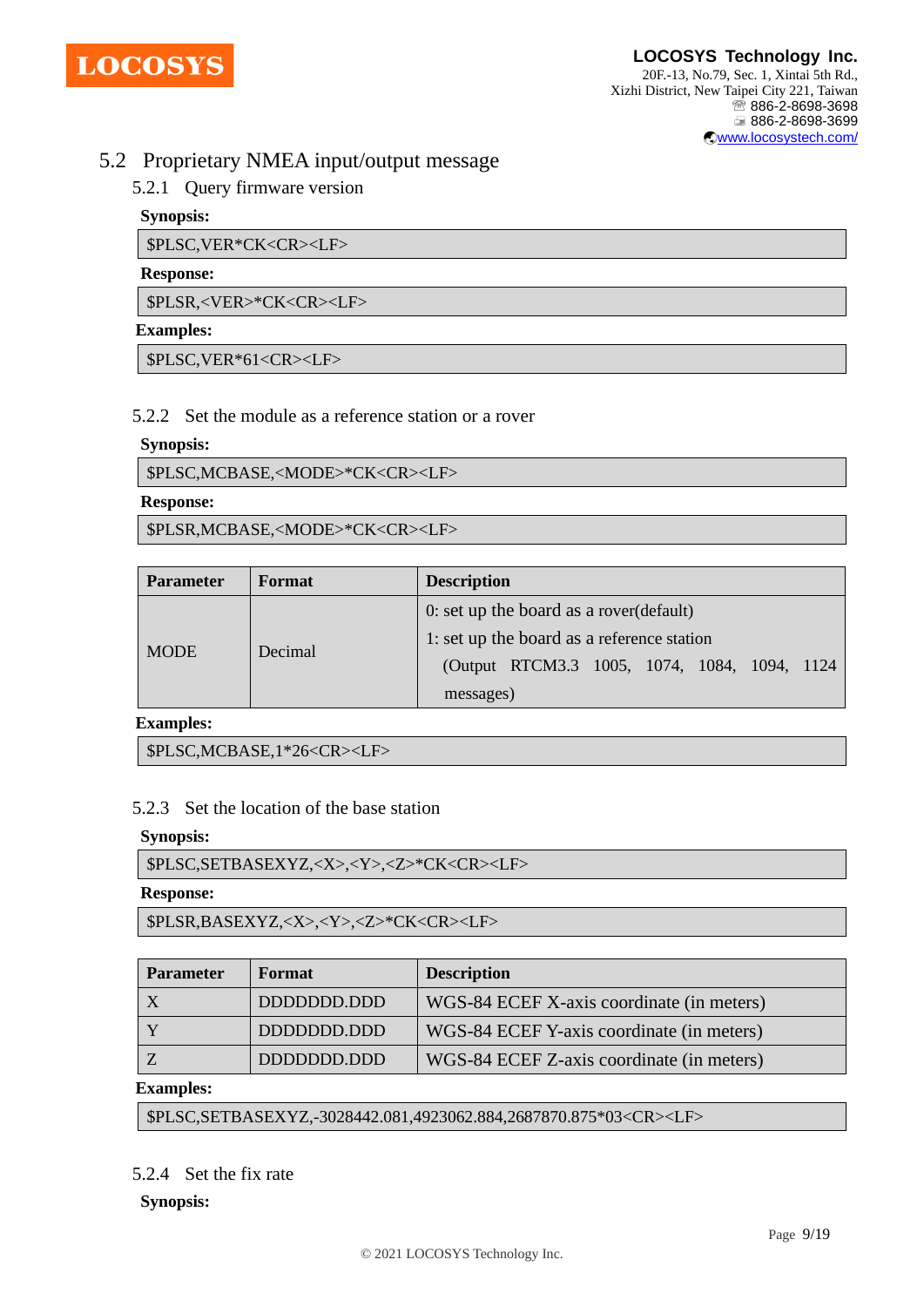

#### \$PLSC, FIXRATE,<FIXRATE>\*CK<CR><LF>

#### **Response:**

### \$PLSR, FIXRATE,<FIXRATE>\*CK<CR><LF>

| <b>Parameter</b> | Format  | <b>Description</b>                 |
|------------------|---------|------------------------------------|
| <b>FIXRATE</b>   | Decimal | 1: the fix rate is $1Hz$ (default) |
|                  |         | 5: the fix rate is 5Hz             |

#### **Examples:**

\$PLSC,FIXRATE,5\*6C <CR><LF>

#### 5.2.5 **GST message output**

#### **Synopsis:**

| \$PAIR062,8, <output mode="">*CS<cr><lf></lf></cr></output> |
|-------------------------------------------------------------|
| $\blacktriangleright$ \$PAIR513*CS <cr><lf></lf></cr>       |

| <b>Parameter</b>   | Format  | <b>Description</b>                  |
|--------------------|---------|-------------------------------------|
| <b>OUTPUT MODE</b> | Decimal | 0: disable \$GNGST output (default) |
|                    |         | 1: enable \$GNGST output            |

#### **Examples:**

\$PAIR062,8,1\*37 <CR><LF>

Note: Changing fix rate from 1Hz to 5Hz will reset the settings to factory default.

#### 5.2.6 PLSV message output

#### **Synopsis:**

```
$PAIR100, 1,<OUTPUT_MODE>*CS<CR><LF>
```
\$PAIR513\*CS<CR><LF>

| <b>Parameter</b>   | Format  | <b>Description</b>                 |
|--------------------|---------|------------------------------------|
| <b>OUTPUT MODE</b> | Decimal | 0: disable \$PLSV output (default) |
|                    |         | 1: enable \$PLSV output            |

#### **Examples:**

\$PAIR100,1,1\*3B <CR><LF>

Note: Changing fix rate from 1Hz to 5Hz will reset the settings to factory default.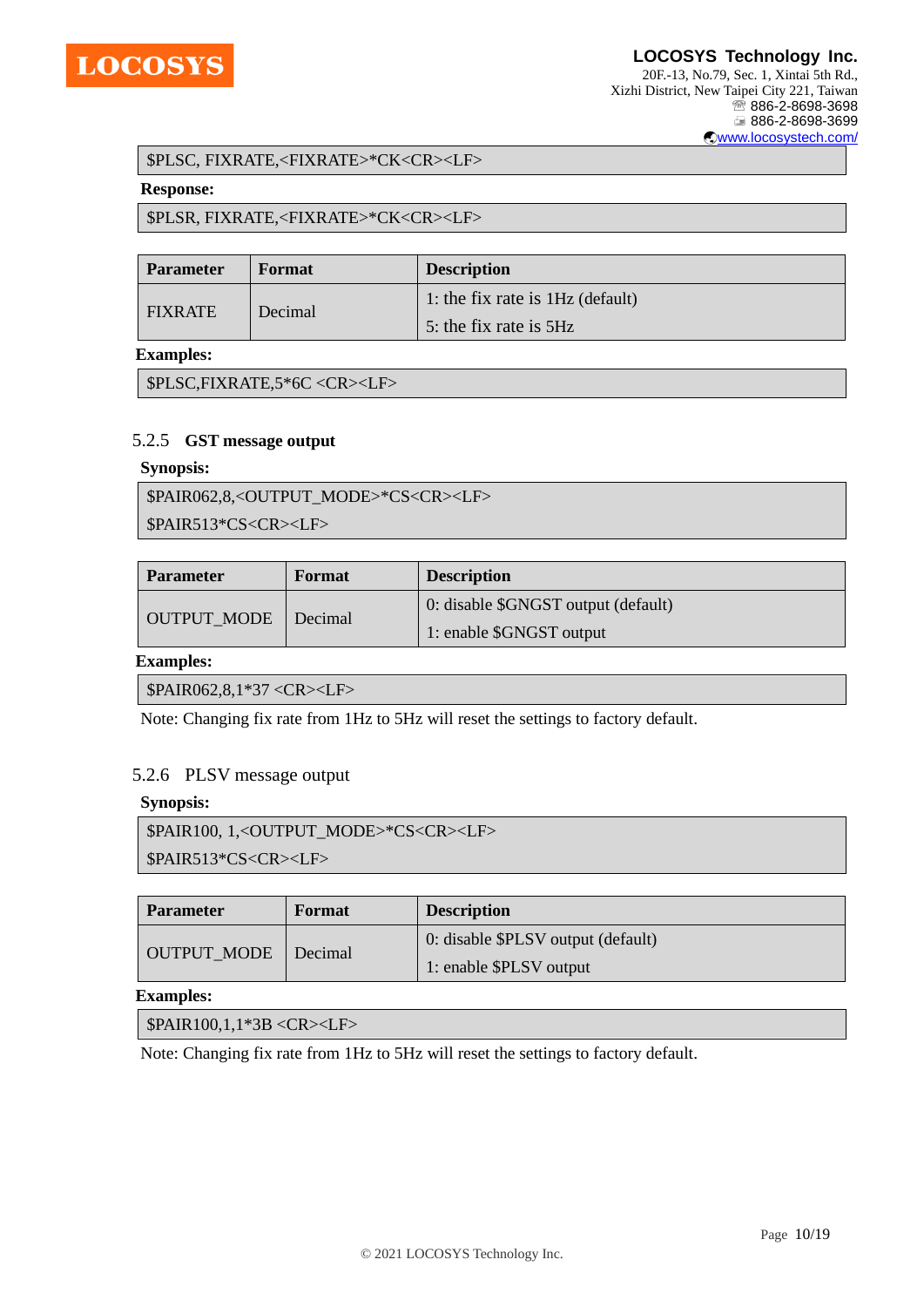

# 6 How to make sure PPS through USB is working on Linux Ubuntu?

GPSD is a daemon used to handle NMEA and PPS information on Linux system. GPSD client application called "gpsmon" could be used to check if PPS is working on Linux Ubuntu. "gpsmon" is a monitor that watches packets coming from a GPS receiver and displays them along with diagnostic information. Here provides steps for GPSD installation and PPS performance on Linux system.

The user can check if a GPSD program has been installed by using the following command.

**\$ps ax** | **grep gps**



The user can install GPSD package by the following commands if it is not yet installed.

# **\$sudo apt**-**get update**

**\$sudo apt**-**get install gpsd**-**clients gpsd**



Before starting GPSD, the user should connect GNSS module to USB port. Linux system normally

enumerates a USB device such as "/dev/ttyUSB0" in this case. The user can use the following command to

check if GNSS module is connected.

```
$ls /dev/ttyU*
```

```
cloud@CloudxUBT:~$ ls /dev/ttyU*
/dev/ttyUSB0
```
Now the user gets the device name as "/dev/ttyUSB0". Using the following command to configure GPSD file.

### **\$sudo gedit** /**etc**/**default**/**gpsd**



Please set the device name as **DEVICE="/dev/ttyUSB0"** and GPSD options with no wait parameter as **GPSD\_OPTIONS="-n"**.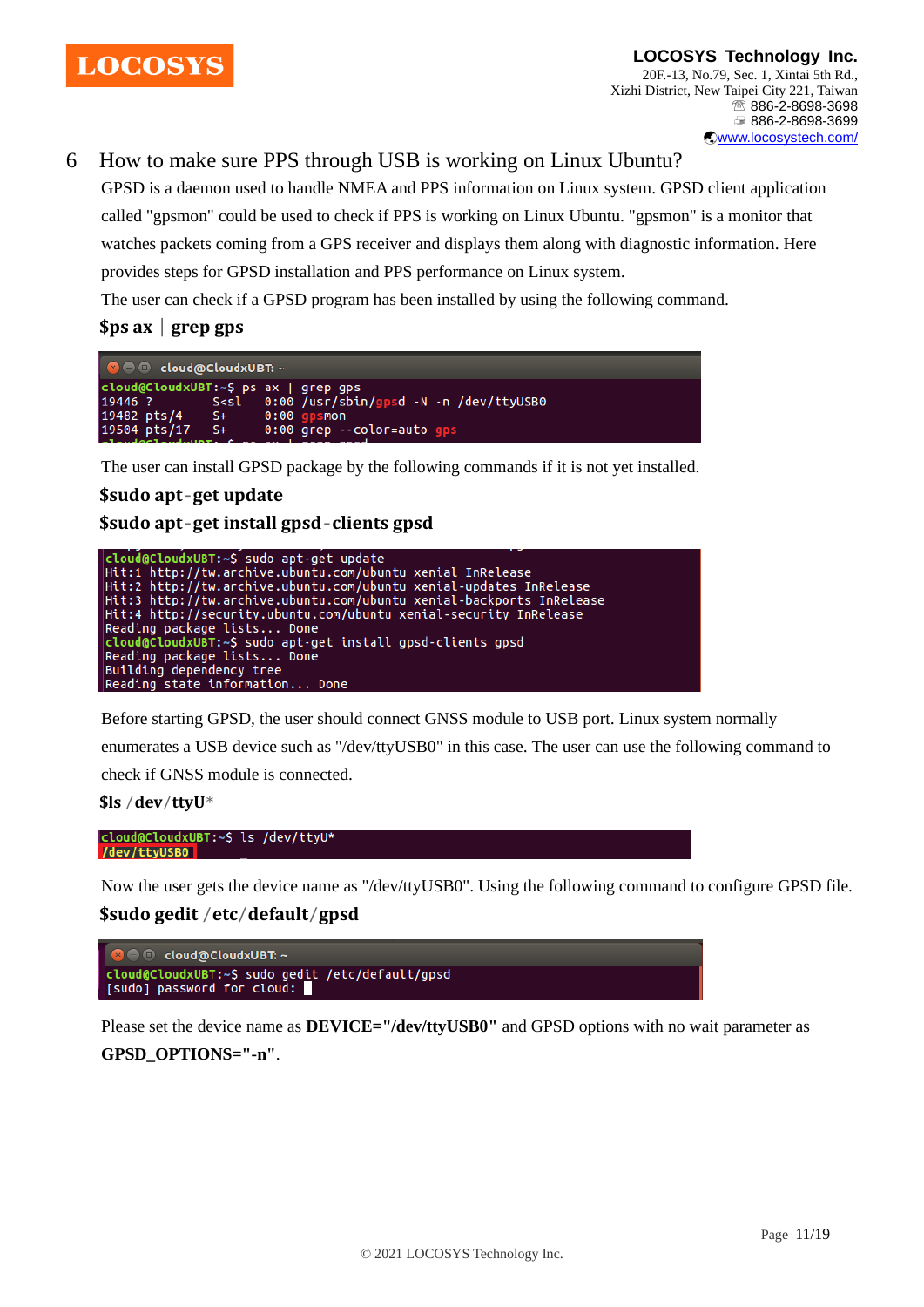

**LOCOSYS Technology Inc.** 20F.-13, No.79, Sec. 1, Xintai 5th Rd., Xizhi District, New Taipei City 221, Taiwan

■ 886-2-8698-3698 886-2-8698-3699 [www.locosystech.com/](http://www.locosystech.com/)



Then restart GPSD service by the following command.

### **\$sudo service gpsd restart**

```
cloud@CloudxUBT:~$ sudo service gpsd restart
\sqrt{3} [sudo] password for cloud:
```
Using the following command to check if GPSD is working as expected. ("-n" and "/dev/ttyUSB0"

parameters)



Execute the GPSD client program.

#### **\$gpsmon**

| <b>8 C</b> cloud@CloudxUBT: ~                                                                                     |                                                                                                                                                                                                                                                                                                                                                                                                           |
|-------------------------------------------------------------------------------------------------------------------|-----------------------------------------------------------------------------------------------------------------------------------------------------------------------------------------------------------------------------------------------------------------------------------------------------------------------------------------------------------------------------------------------------------|
| /dev/ttyUSB0                                                                                                      | $u$ -blox $>$                                                                                                                                                                                                                                                                                                                                                                                             |
| Ch PRN Az El S/N Flag U<br>$\bullet$<br>1<br>$\overline{2}$<br>3<br>4<br>5<br>6<br>7<br>8<br>$\overline{9}$<br>10 | ECEF Pos: -3033216.97m +4921615.83m +2685348.87m<br><b>ECEF Vel:</b><br>+0.00m/s<br>$+0.00m/s$<br>$+0.01m/s$<br>LTP Pos: $25.061926663° 121.645740207°$<br>121.75m<br><b>LTP Vel:</b> $\frac{0.01 \text{m/s}}{s}$ 0.0°<br>0.00 m/s<br>Time: 23 21:16:20.00<br>Time GPS: 1995+206378.000 Day: 2<br>Est Pos Err 2.58m Est Vel Err<br>$0.00m$ /s<br>PRNs: 12 PDOP: 1.1 Fix 0x03 Flags 0x0f<br><b>NAV_SOL</b> |
| 11                                                                                                                |                                                                                                                                                                                                                                                                                                                                                                                                           |
| 12<br>13                                                                                                          | <b>DOP [H]</b><br>0.8 [V] 0.7 [P] 1.1 [T] 0.5 [G] 1.2<br><b>NAV DOP</b>                                                                                                                                                                                                                                                                                                                                   |
| 14                                                                                                                |                                                                                                                                                                                                                                                                                                                                                                                                           |
| 15<br><b>NAV SVINFO</b>                                                                                           | TOFF:<br>0.236903389<br>PPS:<br>0.009320523                                                                                                                                                                                                                                                                                                                                                               |
| 000000000001000000000000000000ff0cff000000f722                                                                    |                                                                                                                                                                                                                                                                                                                                                                                                           |
|                                                                                                                   | (26) b5620104120010144d0c750069003300440050000f270f27a510                                                                                                                                                                                                                                                                                                                                                 |
| (24)                                                                                                              | b5620120100010144d0c90c40500cb07120700000000f208                                                                                                                                                                                                                                                                                                                                                          |

As shown above, PPS is detected with delay of 0.009320523 seconds to the local clock while delay of GPS is 0.236903389 seconds (shown by TOFF)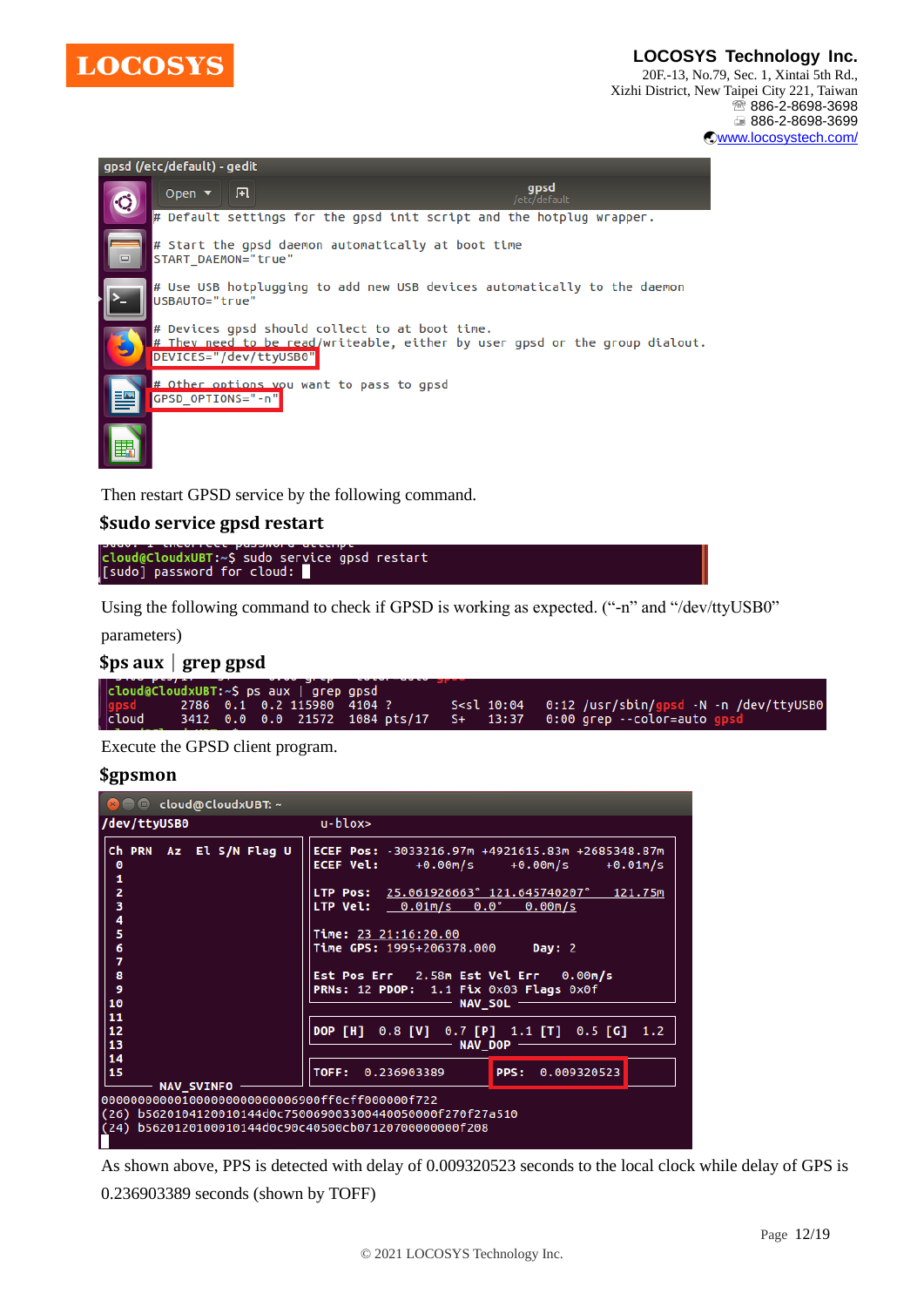**LOCOSYS** 

# Pin assignment and descriptions

# Table 6-1 Pin descriptions of PCIe Mini card

| Pin#           | Name           |              | Type Description                                    | Note |
|----------------|----------------|--------------|-----------------------------------------------------|------|
| $\mathbf{1}$   | N <sub>C</sub> |              |                                                     |      |
| $\overline{2}$ | N <sub>C</sub> |              |                                                     |      |
| 3              | N <sub>C</sub> |              |                                                     |      |
| $\overline{4}$ | <b>GND</b>     | ${\bf P}$    | Ground                                              |      |
| 5              | N <sub>C</sub> |              |                                                     |      |
| 6              | N <sub>C</sub> |              |                                                     |      |
| $\tau$         | N <sub>C</sub> |              |                                                     |      |
| 8              | N <sub>C</sub> |              |                                                     |      |
| 9              | <b>GND</b>     | $\, {\bf P}$ | Ground                                              |      |
| 10             | N <sub>C</sub> |              |                                                     |      |
| 11             | N <sub>C</sub> |              |                                                     |      |
| 12             | N <sub>C</sub> |              |                                                     |      |
| 13             | N <sub>C</sub> |              |                                                     |      |
| 14             | N <sub>C</sub> |              |                                                     |      |
| 15             | <b>GND</b>     | ${\bf P}$    | Ground                                              |      |
| 16             | N <sub>C</sub> |              |                                                     |      |
| 17             | N <sub>C</sub> |              |                                                     |      |
| 18             | <b>GND</b>     | $\mathbf P$  | Ground                                              |      |
| 19             | N <sub>C</sub> |              |                                                     |      |
| 20             |                | $\bf I$      | Power control input pin. Internal pull-up resistor. |      |
|                | /W_DISABLE     |              | High: power on; Low: power off                      |      |
| 21             | <b>GND</b>     | ${\bf P}$    | Ground                                              |      |
| 22             | N <sub>C</sub> |              |                                                     |      |
| 23             | <b>NC</b>      |              |                                                     |      |
| 24             | N <sub>C</sub> |              |                                                     |      |
| 25             | NC             |              |                                                     |      |
| 26             | <b>GND</b>     | ${\bf P}$    | Ground                                              |      |
| 27             | <b>GND</b>     | $\mathbf P$  | Ground                                              |      |
| 28             | N <sub>C</sub> |              |                                                     |      |
| 29             | <b>GND</b>     | $\mathbf{P}$ | Ground                                              |      |
| 30             | N <sub>C</sub> |              |                                                     |      |
| 31             | N <sub>C</sub> |              |                                                     |      |
| 32             | N <sub>C</sub> |              |                                                     |      |
| 33             | N <sub>C</sub> |              |                                                     |      |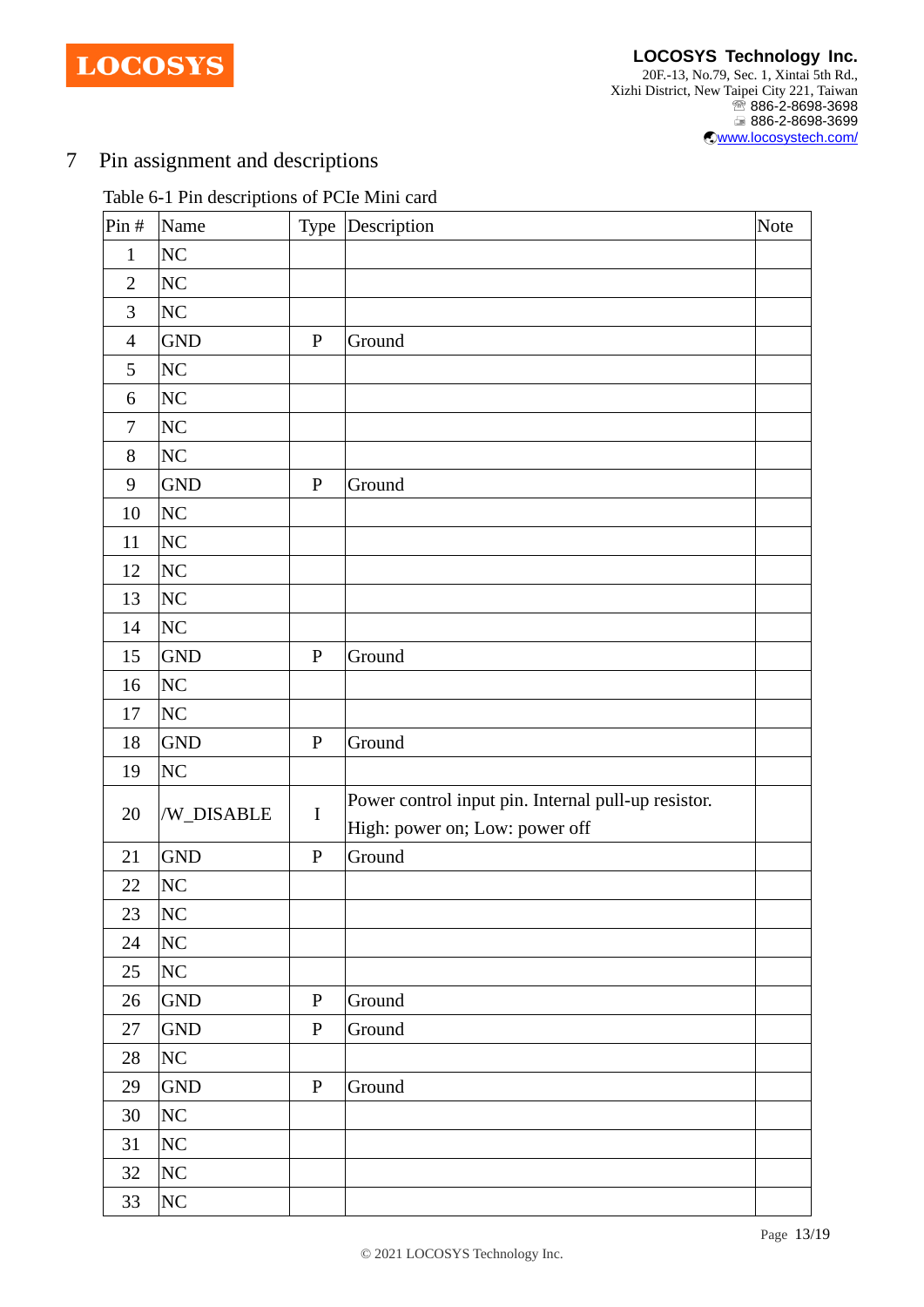

20F.-13, No.79, Sec. 1, Xintai 5th Rd., Xizhi District, New Taipei City 221, Taiwan <sup>2</sup>886-2-8698-3698 886-2-8698-3699 [www.locosystech.com/](http://www.locosystech.com/)

| 34 | <b>GND</b>     | $\mathbf{P}$ | Ground                                     |   |
|----|----------------|--------------|--------------------------------------------|---|
| 35 | <b>GND</b>     | $\mathbf{P}$ | Ground                                     |   |
| 36 | USB_D-         |              | USB D- line                                |   |
| 37 | <b>GND</b>     | $\mathbf{P}$ | Ground                                     |   |
| 38 | $USB_D+$       |              | USB D+ line                                |   |
| 39 | N <sub>C</sub> |              |                                            |   |
| 40 | <b>GND</b>     | $\mathbf{P}$ | Ground                                     |   |
| 41 | N <sub>C</sub> |              |                                            |   |
| 42 | N <sub>C</sub> |              |                                            |   |
| 43 | <b>GND</b>     | $\mathbf{P}$ | Ground                                     |   |
| 44 | N <sub>C</sub> |              |                                            |   |
| 45 | N <sub>C</sub> |              |                                            |   |
| 46 | N <sub>C</sub> |              |                                            |   |
| 47 | N <sub>C</sub> |              |                                            |   |
| 48 | N <sub>C</sub> |              |                                            |   |
| 49 | N <sub>C</sub> |              |                                            |   |
| 50 | <b>GND</b>     | $\mathbf{P}$ | Ground                                     |   |
| 51 | N <sub>C</sub> |              |                                            |   |
| 52 | <b>VCC</b>     | ${\bf P}$    | DC supply input. Must be clean and stable. | 1 |

<Note>

1. If an abnormal input voltage as shown in the figure below is input, even if the correct voltage is input again later, the module may not work until the built-in micro battery is exhausted.

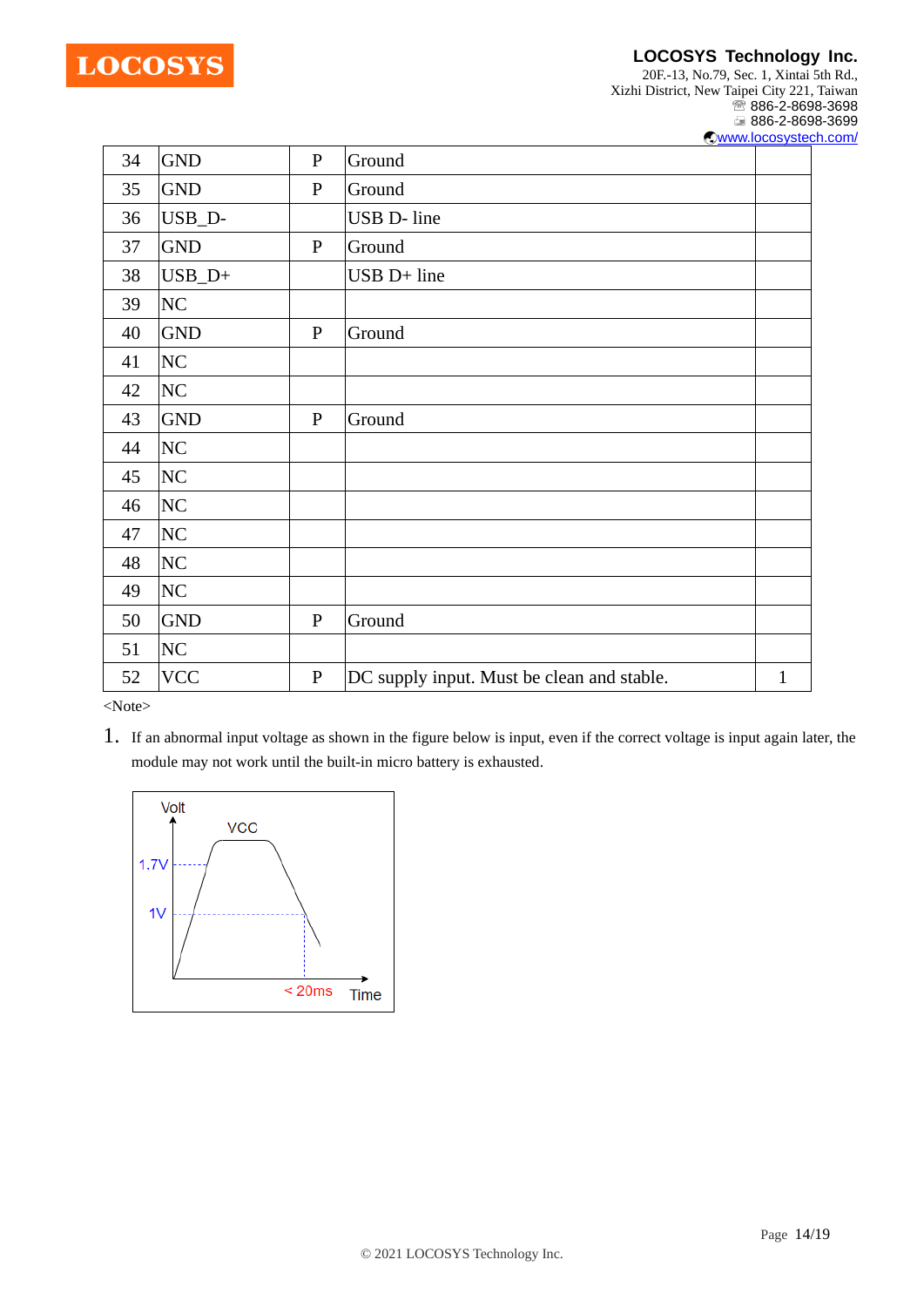

# 8 DC & Temperature characteristics

# 8.1 DC Electrical characteristics

| Parameter                | Symbol       | Conditions     | Min. | Typ.        | Max.        | <b>Units</b> |
|--------------------------|--------------|----------------|------|-------------|-------------|--------------|
| Input Voltage            | <b>VCC</b>   |                | 3.0  |             | 3.6         | V            |
|                          | Iss          | $VCC = 3.3V,$  |      |             |             |              |
|                          |              | Peak           |      |             | $150^{(1)}$ | mA           |
| Supply Current           |              | Tracking       |      | $80^{(2)}$  |             | mA           |
|                          |              | Power off      |      | $< 1^{(3)}$ |             | uA           |
| High Level Input Voltage | $V_{\rm IH}$ | /W_DISABLE pin | 1.3  |             | <b>VCC</b>  | $\mathbf V$  |
| Low Level Input Voltage  | $V_{\rm IL}$ | /W_DISABLE pin |      |             | 0.25        | V            |

<Note>

1. Measured with 1MHz sampling rate.

- 2. Measured when position fix (1Hz) is available and input voltage is 3.3V.
- 3. Measured when /W\_DISABLE pin is at low level.

### 8.2 Temperature characteristics

| Parameter                    | Symbol | Min.  | $\tau_{\text{vp}}$ .     | Max. | <b>J</b> nits |
|------------------------------|--------|-------|--------------------------|------|---------------|
| <b>Operating Temperature</b> | Topr   | $-40$ | $\overline{\phantom{a}}$ | 85   | $\sim$        |
| Storage Temperature          | Tstg   | -40   | າເ<br>ت-ک                | 85   | $\sim$        |

Note the operating and storage temperature of the built-in micro battery are -20 ~ +60 °C and -40 ~ +60 °C respectively. The module will still work even the battery is broken or short due to temperature or other issues.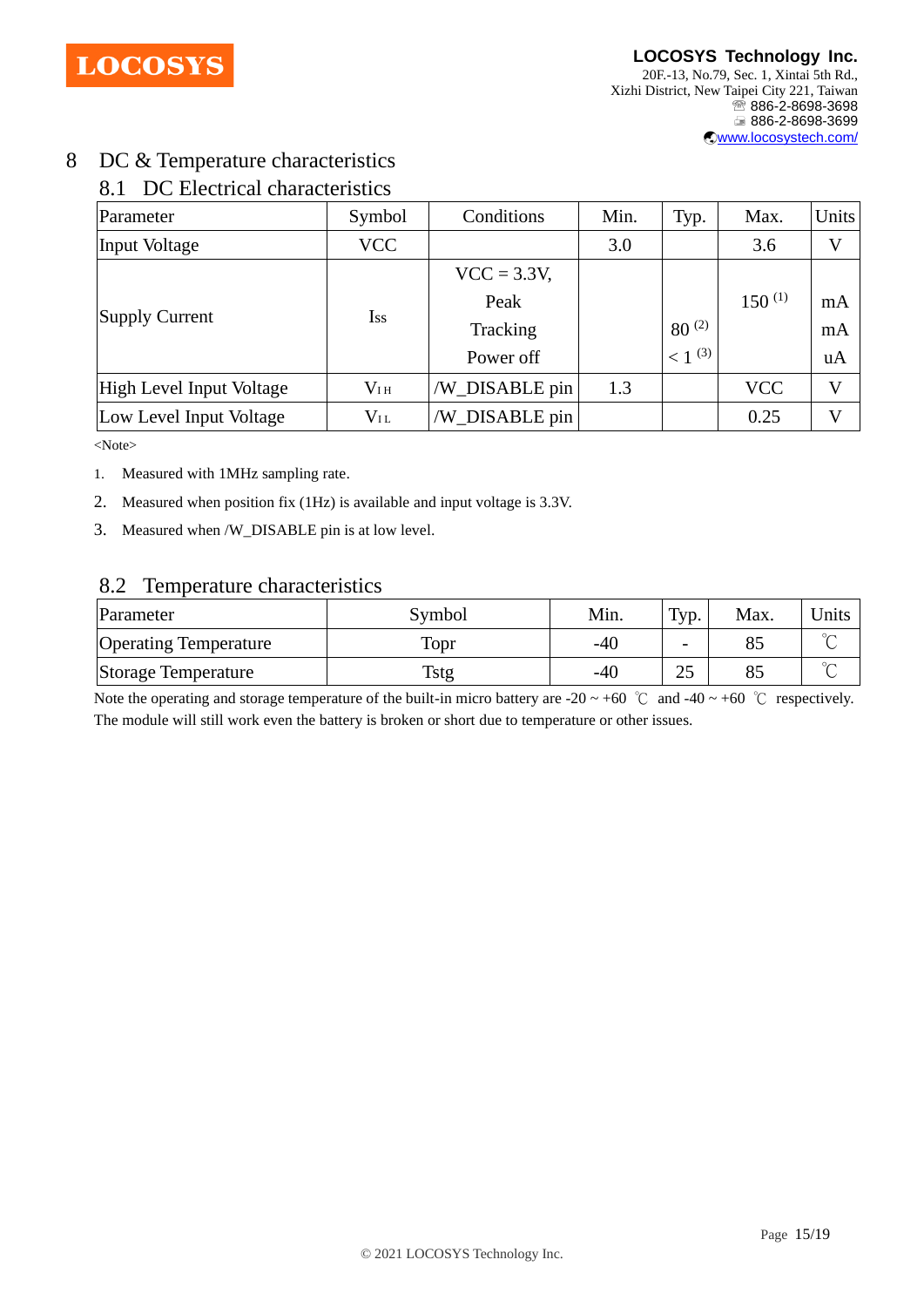

# 9 Mechanical specification

The dimension and pin definition are compliant with PCI Express Mini Card Revision 1.2.



# 9.1 Outline dimensions of LS26030-15R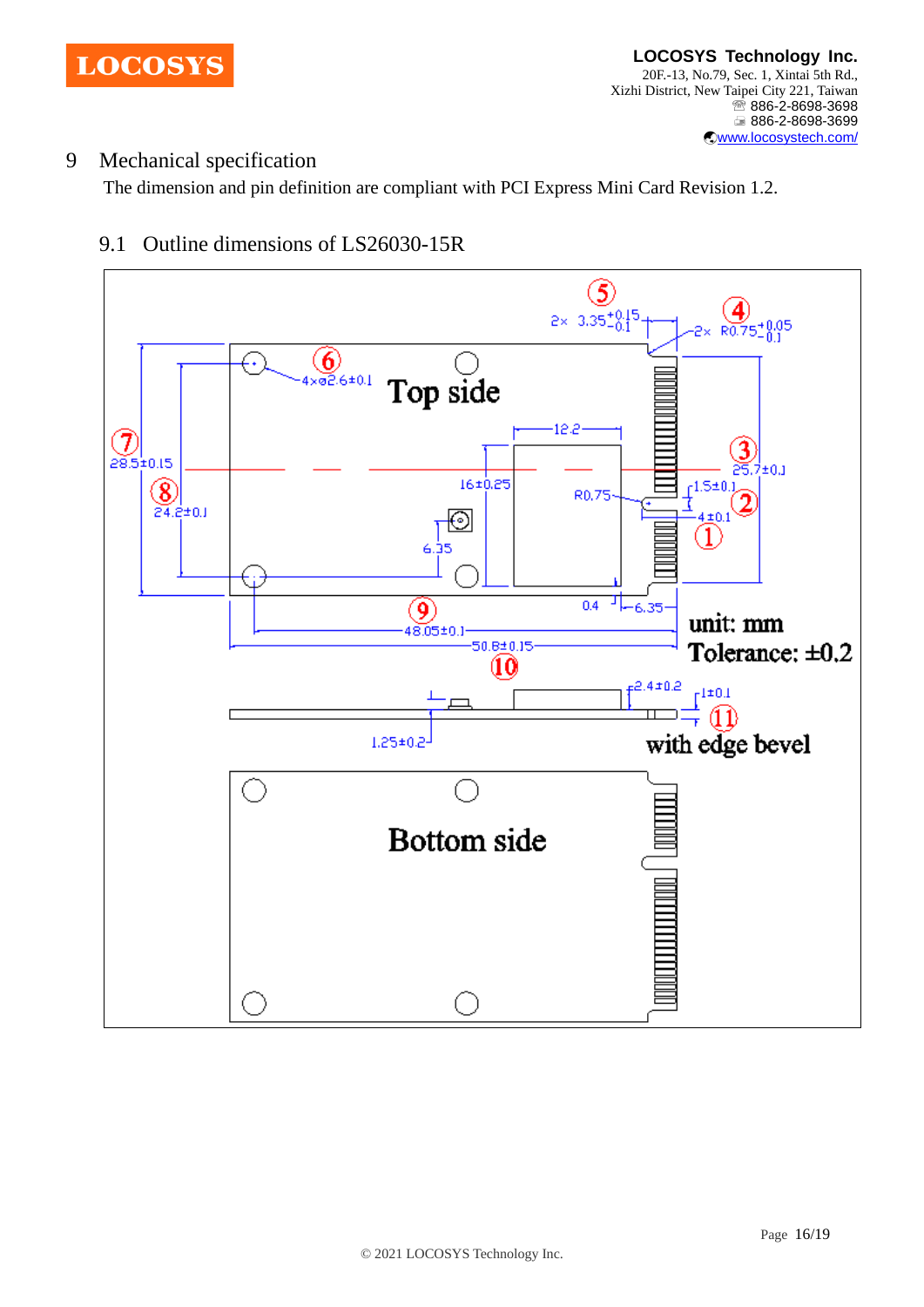

#### **LOCOSYS Technology Inc.** 20F.-13, No.79, Sec. 1, Xintai 5th Rd., Xizhi District, New Taipei City 221, Taiwan <sup>5</sup>886-2-8698-3698 886-2-8698-3699 [www.locosystech.com/](http://www.locosystech.com/)

# 9.2 Outline dimensions of LS26031-15R

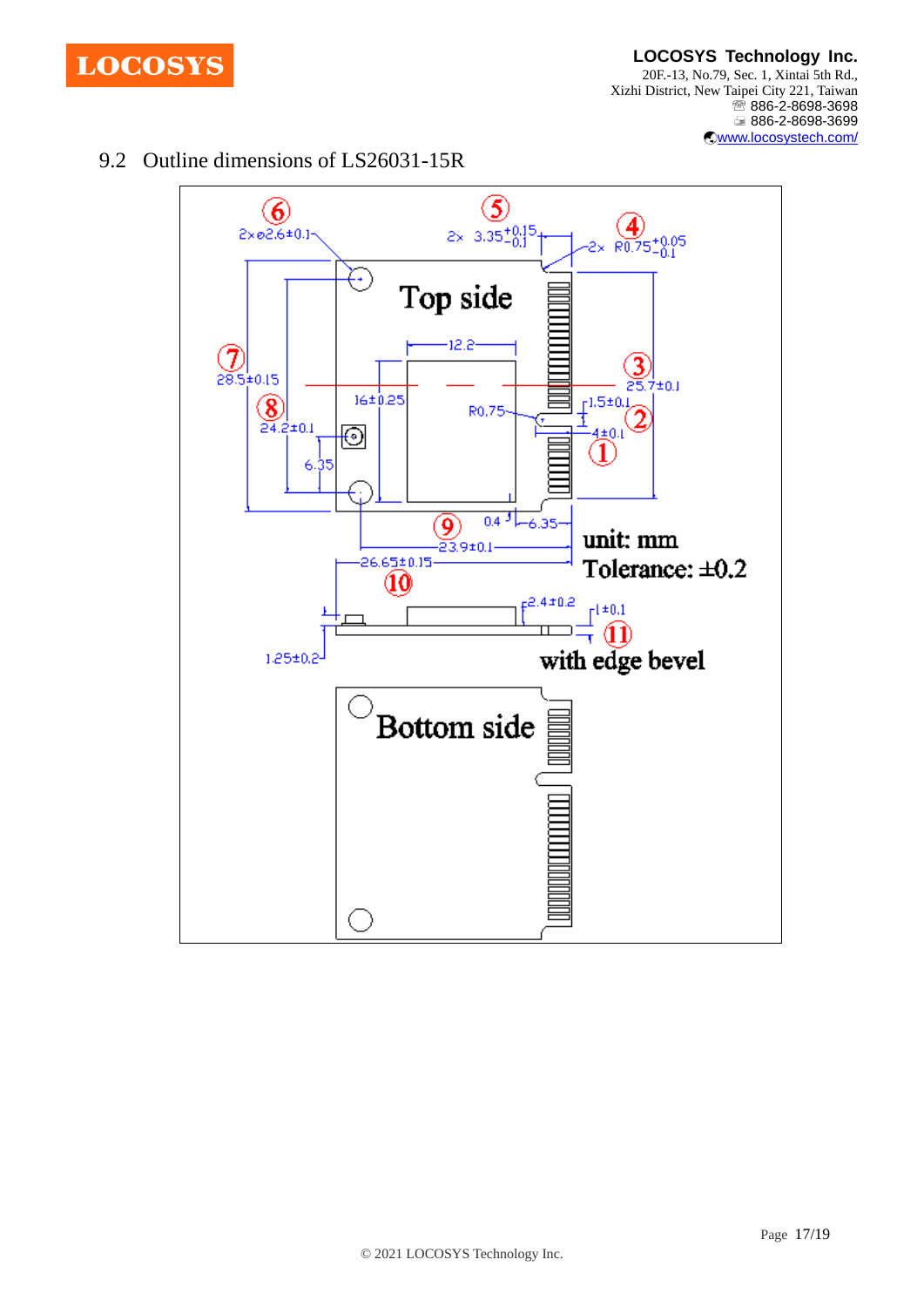

**LOCOSYS Technology Inc.** 20F.-13, No.79, Sec. 1, Xintai 5th Rd., Xizhi District, New Taipei City 221, Taiwan <sup>2</sup>886-2-8698-3698 886-2-8698-3699 [www.locosystech.com/](http://www.locosystech.com/)

# 10 Packing information

Both LS26030-15R and LS26031-15R use the same package.



1pcs in an antistatic bag





6pcs in a bubble bag



Tolerance: ±10 mm